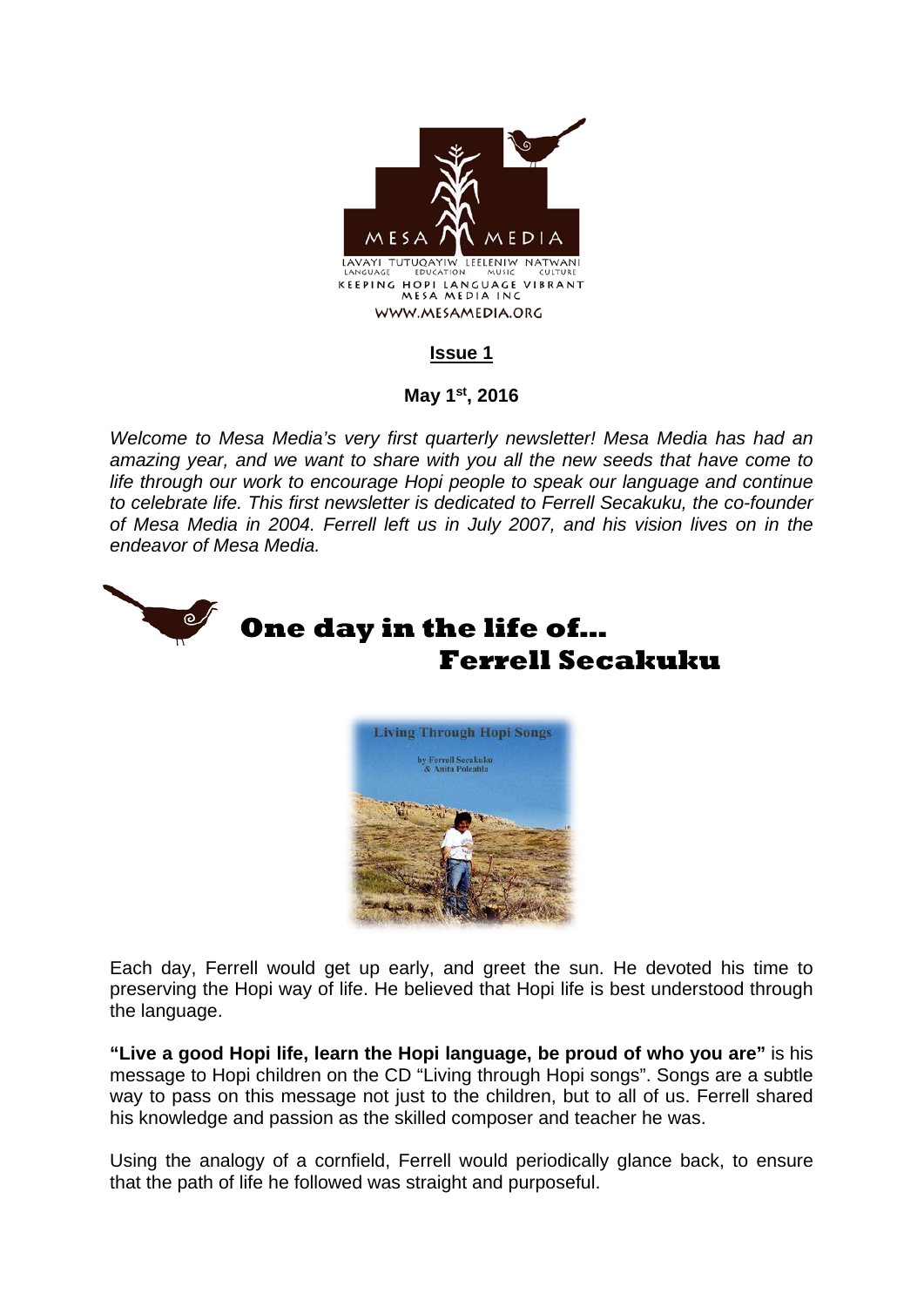

 Salina Bookshelf publishers in Flagstaff released **two children books** written by Anita Poleahla in the Hopi language, with translations in English. Illustrations are by Emmett Navakuku. First time ever: children books about Hopi written **by a Hopi**. Released during the holiday season. You can find the books at the Legacy Inn in Tuba City, with the publishers in Flagstaff, or directly from Mesa Media http://mesamedia.org/Contact\_us.html



- Follow this link for **reviews and opinions** on these two books: http://americanindiansinchildrensliterature.blogspot.com/2015/12/recommended-celebrate-my-hopi-corn-and.html
- Listen to the following interview with author Anita Poleahla on KJZZ radio in April: "Hopi Language Teacher Publishes Bilingual Children's Books » http://kjzz.org/content/286490/hopi-language-teacher-publishes-bilingual-childrens-books
- Anita Poleahla spread the Hopi language in April at **the Octavia Fellin Author's Festival in Gallup, New Mexico**. Along with 32 authors, she participated in a book signing, and a panel presentation for children.

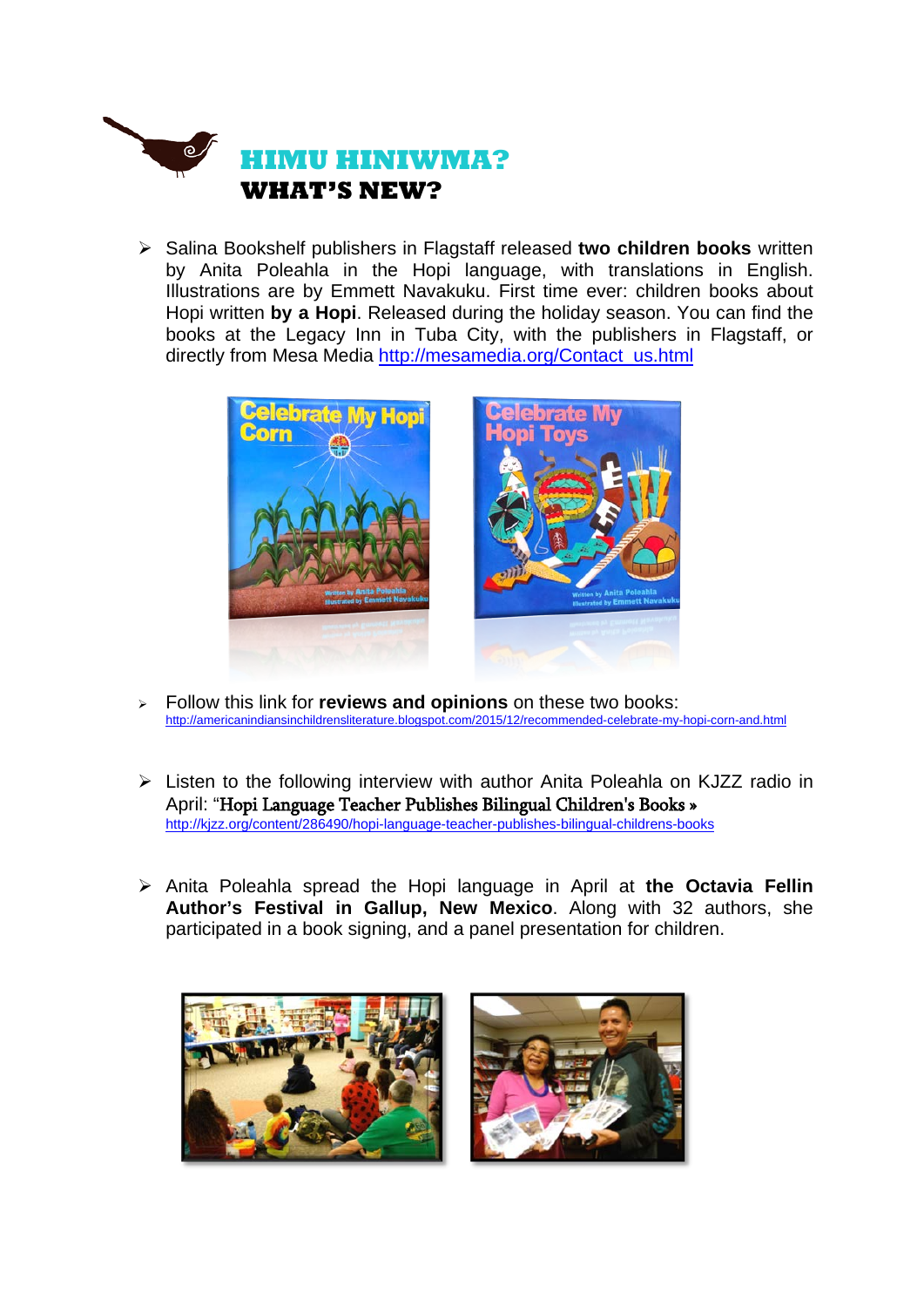$\triangleright$  Mesa Media continues to plant new seeds, striving as ever to help newcomers learn the richness of the Hopi culture. One of the new seeds we planted last summer is **"Welcome to Hopi**", a hands-on workshop that took place at the Hopi Veteran Center.



Germination of this seed is a handbook with invaluable information on Secular Hopi Teachings (with photographs by Walter Niino). It can be used in the classroom or at the workplace. The team was comprised of Hopi language speakers who introduced various aspects of the Hopi culture: Edna Komalestewa presented Hopi toys, then had participants on their feet to play Hopi agility & patience games. Joannie Takala gave participants a taste of pövölpiki. Language teacher Abigail Pawytewa displayed a series of illustrations on "birds at the village", to help us learn verbs and directions. Iva Honyestewa catered this event, sharing a delicious Hopi meal.

#### **Eskweli! Askwali! Kwakwha!**

 **The 2nd Hopi calendar** came out just in time for the holidays. This popular calendar includes illustrations by our Hopi youth, cultural information, moon phases and major holidays. In Hopi and English.

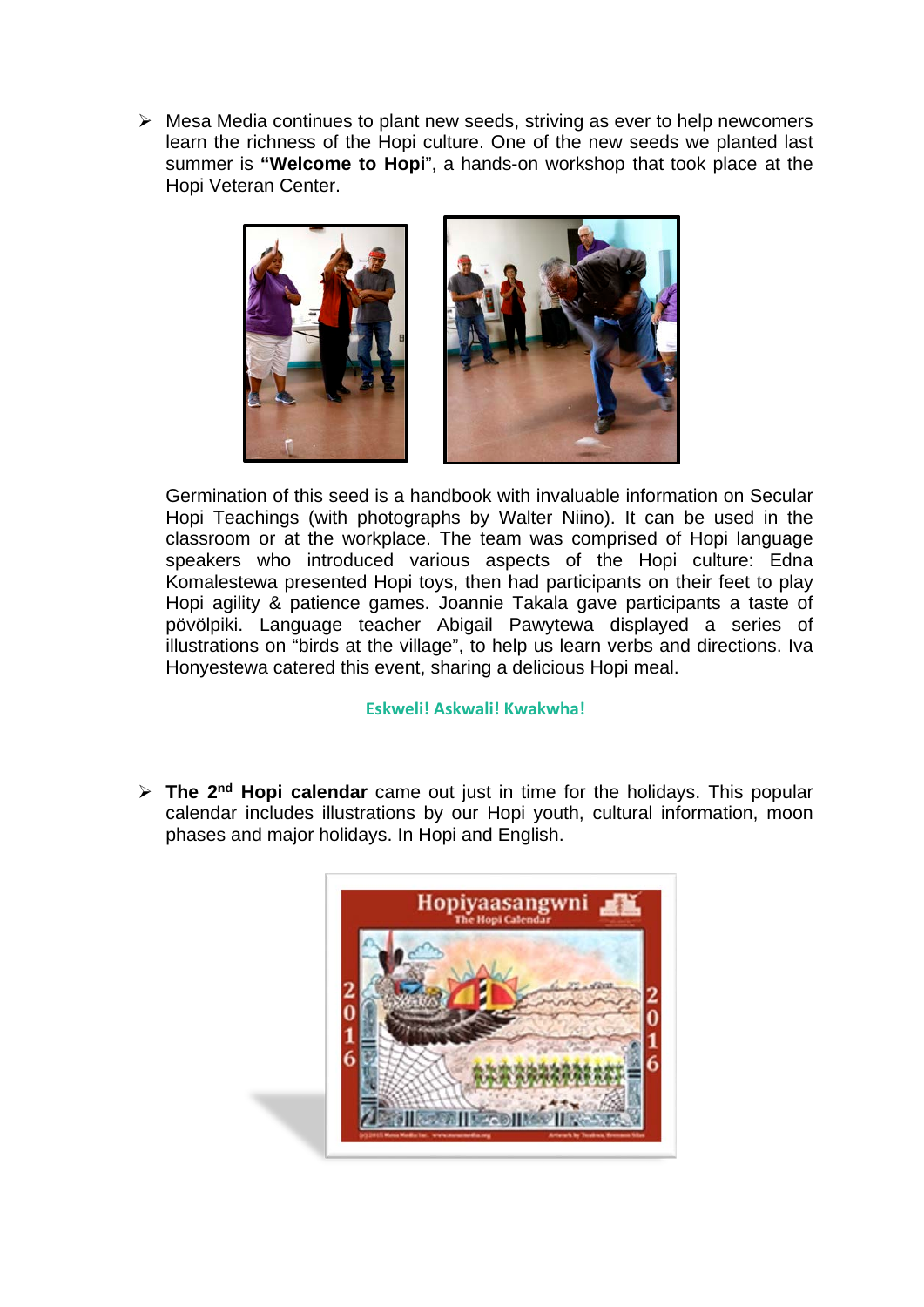This spring, with the contribution of Carol Fritzinger, Kate Watters and Kristin Harned, we literally planted several seeds. It all started with **two composting bins and a small hot house**, where we transplanted sprouting chilies, carrots, peas, lettuce and kale. Mesa Media donated the entire operation to a Hopi family. We are looking forward to eating some fresh vegetables.



**Eskweli! Askwali! Kwakwha!** Mesa Media

 Another seed planted by Mesa Media is the **Tal'angnawit neeveni poster,** explaining how to pick and harvest edible plants found in the Hopi desert during spring and summer. This is the work of Max Taylor.



Eskweli! Askwali! Kwakwha! Max, for showing us how to enjoy these wild seeds.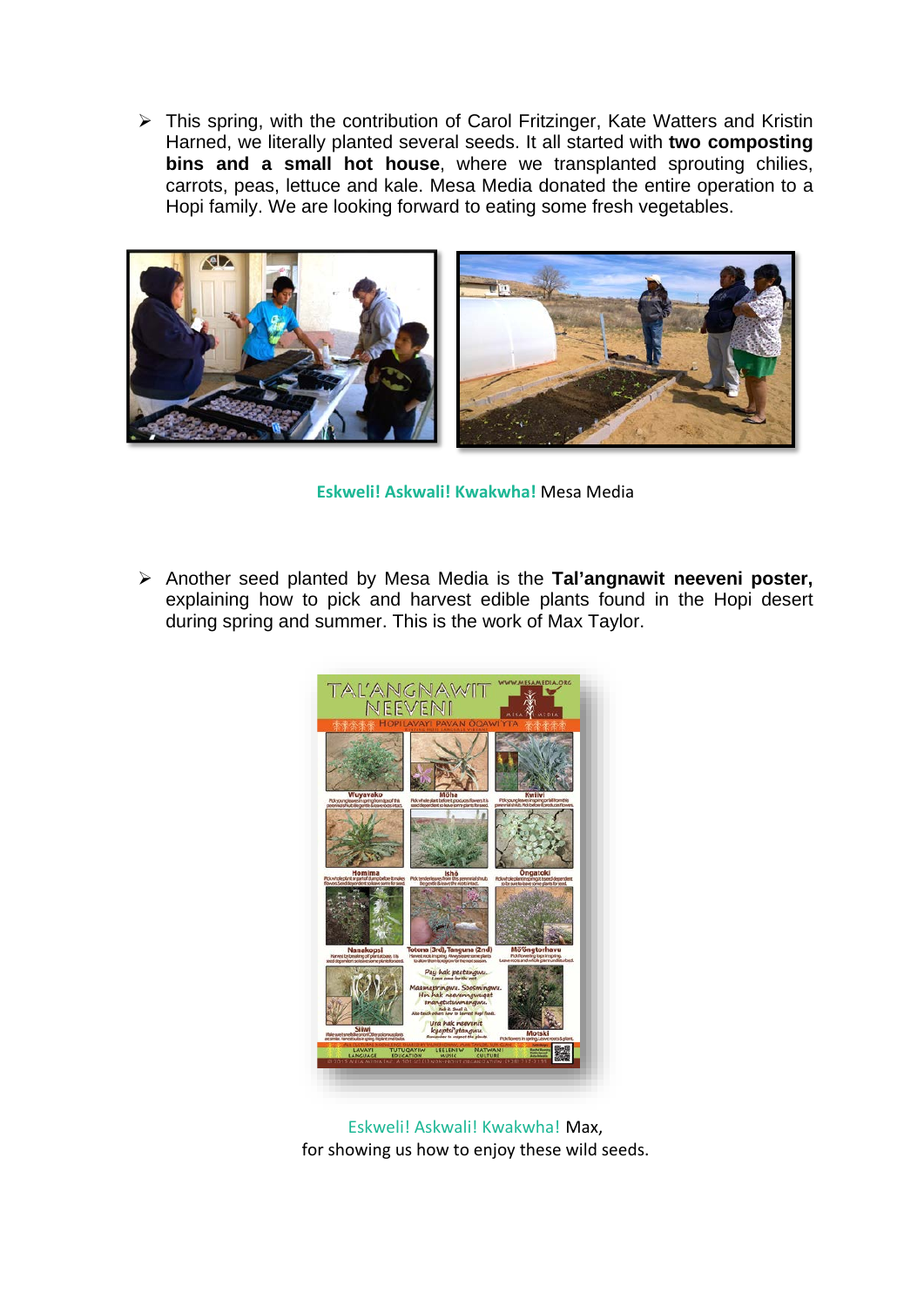Mesa Media sowed more seeds at the **Hopi Code Talker Recognition day** in April: posters and Coyote DVDs were distributed to those who came to honor our war heroes - Hopi men who contributed to save the world with the use of their native language.



**Eskweli! Askwali! Kwakwha!**

 $\triangleright$  In order to make language learning more attractive to younger generations, Mesa Media also disseminates virtual seeds in cyberspace. **We are currently developing a language app** designed to engage Hopi youth in keeping the Hopi language vibrant. In this app, Peter Bungart uses a game approach to make it entertaining and educational. It follows a Jeopardy-like format that Mesa Media co-founder Anita Poleahla previously employed, but using a multiple choice approach so that if the user is a little persistent, they will get the right answer (and learn additional Hopi words, phrases, and simple sentences while they're at it). Our goal is to involve Hopi youth for the audio and artwork used in the app, which should make it all the more engaging for our target audience. The app can be used on smartphones and tablets, as well as being accessible on the web. It will be freely available later this year.

**Eskweli! Askwali! Kwakwha!** to the Colorado Plateau Foundation for grant funding to support this initiative.

# **NAAT AW TUMALA'YYUNGWA: IN PROGRESS:**

- $\triangleright$  Presentation of "Tsangaw uma öki. Itam haalayatoti" @ the Indian / Indigenous Teacher Education Conference at NAU, Flagstaff
- $\triangleright$  Mesa Media's first Hopi coloring book for Hopi by Hopi!
- "Welcome to Hopi" workshop
- $\triangleright$  Book reading in Flagstaff
- $\triangleright$  Open House at Hopi